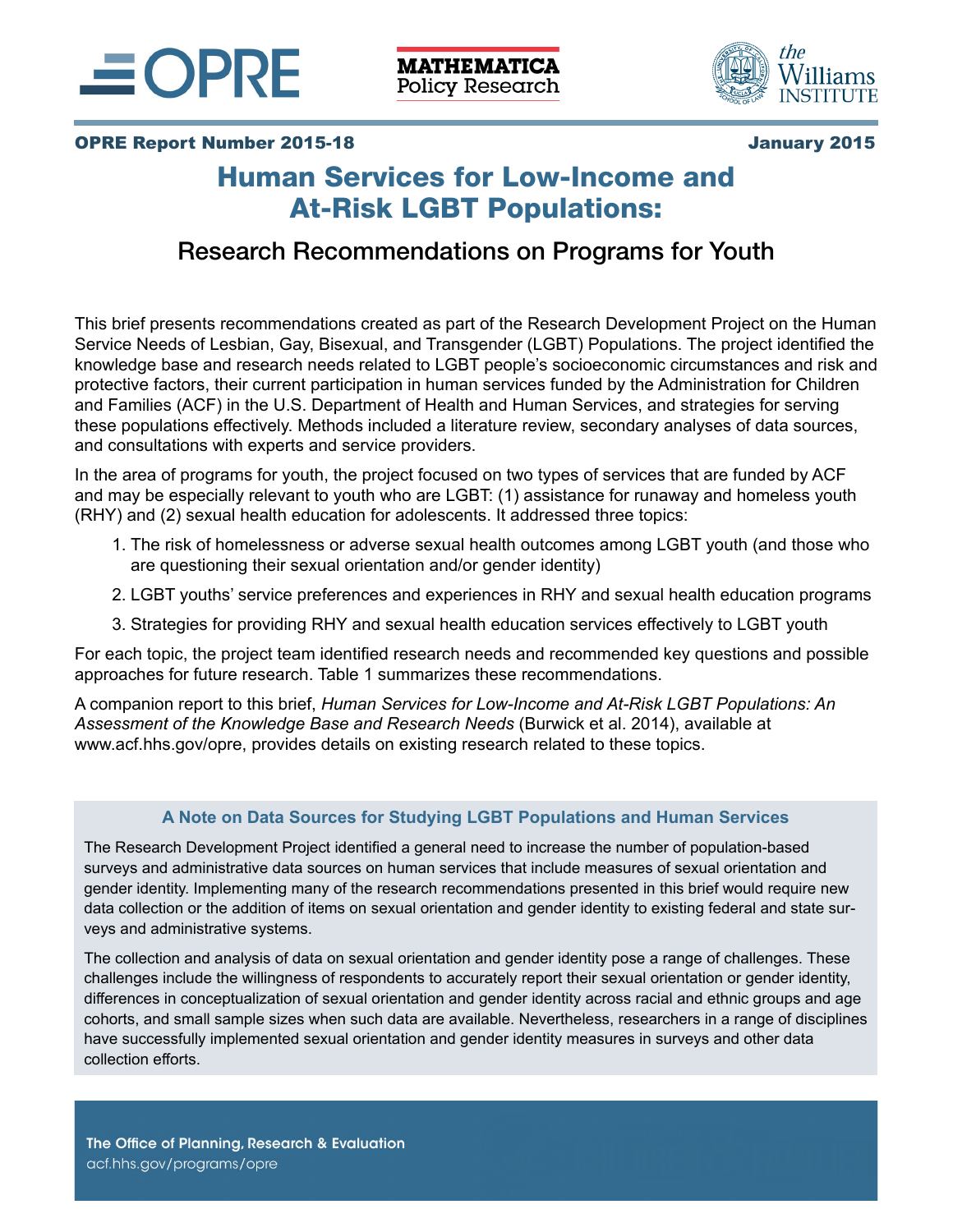| Table 1. Programs for Youth: Recommended Questions and Possible Approaches for Future Research                                  |                                                                                                                                                                           |
|---------------------------------------------------------------------------------------------------------------------------------|---------------------------------------------------------------------------------------------------------------------------------------------------------------------------|
| <b>Research question</b>                                                                                                        | <b>Possible approaches</b>                                                                                                                                                |
| Topic 1: Risk of homelessness or adverse sexual health outcomes among LGBT youth                                                |                                                                                                                                                                           |
| What proportion of homeless youth identify as LGBT?                                                                             | - Analysis of local surveys/counts of homeless youth <sup>a</sup>                                                                                                         |
| What are the characteristics of LGBT homeless youth?                                                                            | • Analysis of local surveys/counts of homeless youth <sup>a</sup><br>• Analysis of program administrative data <sup>a</sup>                                               |
| What characteristics are associated with reduced<br>likelihood of homelessness or risky sexual behavior<br>among LGBT youth?    | - Analysis of national and state/local population-based<br>surveys <sup>a</sup><br>- Longitudinal study including LGBT youth<br>- Focus groups/interviews with LGBT youth |
| <b>Topic 2: LGBT youths' service experiences</b>                                                                                |                                                                                                                                                                           |
| What proportion of youth accessing ACF services<br>identify as LGBT?                                                            | • Survey of service providers/grantees<br>• Survey of youth                                                                                                               |
| What are service pathways for LGBT youth involved in<br>multiple systems?                                                       | • Focus groups/interviews with LGBT youth<br>• Focus groups/interviews with service providers                                                                             |
| What service access barriers do LGBT youth perceive?                                                                            | • Survey of youth<br>- Focus groups/interviews with LGBT youth                                                                                                            |
| What are options for collecting accurate information<br>on sexual orientation and gender identity in<br>administrative data?    | - Focus groups/interviews with LGBT youth<br>- Focus groups/interviews with service providers                                                                             |
| <b>Topic 3: Strategies for providing services</b>                                                                               |                                                                                                                                                                           |
| To what extent have providers adopted practices to<br>improve services for LGBT RHY?                                            | • Survey of service providers<br>- Focus groups/interviews with service providers                                                                                         |
| How effective are RHY or sexual health education<br>services for LGBT youth?                                                    | • Demonstration evaluation <sup>b</sup>                                                                                                                                   |
| a Assumes surveys or administrative data systems include or add items to identify the sexual orientation and/or gender identity |                                                                                                                                                                           |

of respondents.

 $\sim$ 

**b** Including implementation and impact studies.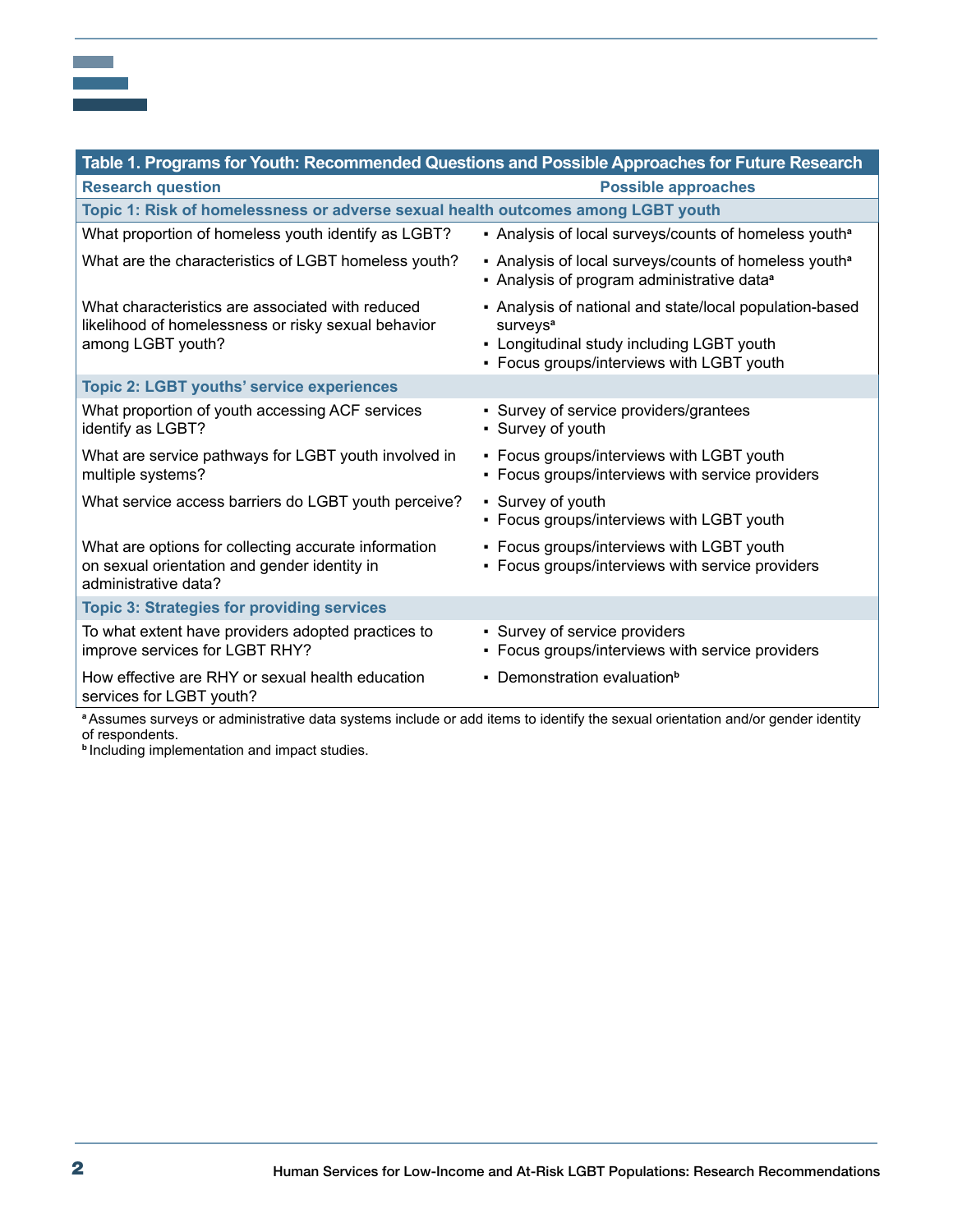

#### Research Need:

# The size, composition, and needs of the LGBT homeless youth population

Studies in local areas and reports from service providers strongly suggest that a disproportionate share of homeless youth are LGBT, although estimates of the size of the LGBT homeless youth population vary widely. Moreover, LGBT homeless youth may experience problems related to mental health, victimization, and substance abuse at higher rates than their non-LGBT counterparts. Additional research is needed to improve understanding of the size and characteristics of the LGBT homeless youth population and the distinctive risks these youth may face.

#### **Questions and Possible Approaches for Future Research**

#### • What proportion of homeless youth in local areas and nationally *identify* as LGBT?

Future local surveys of homeless youth should adopt promising practices for gathering information on the sexual orientation and gender identity of respondents, such as those identified by YouthCount!—a federal interagency initiative that aims to develop new approaches to counting unaccompanied homeless youth. Multi-site surveys may also provide opportunities for more precisely estimating the proportion of homeless youth who are LGBT nationwide and collecting data on the demographics of this group.**<sup>1</sup>**

 *non-LGBT homeless youth?* • How are the characteristics and needs of LGBT homeless youth similar to or different from those of

Researchers could gather details on the circumstances and experiences of homeless youth, including LGBT youth, through local and multi-site surveys that employ purposive sampling methods to generate a large sample of homeless youth. Analyses could explore differences between LGBT and non-LGBT youth related to physical and mental health, risk behaviors, housing instability, reasons for homelessness, human trafficking and commercial sexual exploitation, and other topics. With improvements to administrative data collection in programs for homeless youth, it may be possible to use these data to compare needs of LGBT and non-LGBT youth as identified by providers.

<sup>1</sup>The Youth Count! Process Study final report (Pergamit et al. 2013) recommends options for conducting a national survey to gather information on the number and characteristics of homeless youth.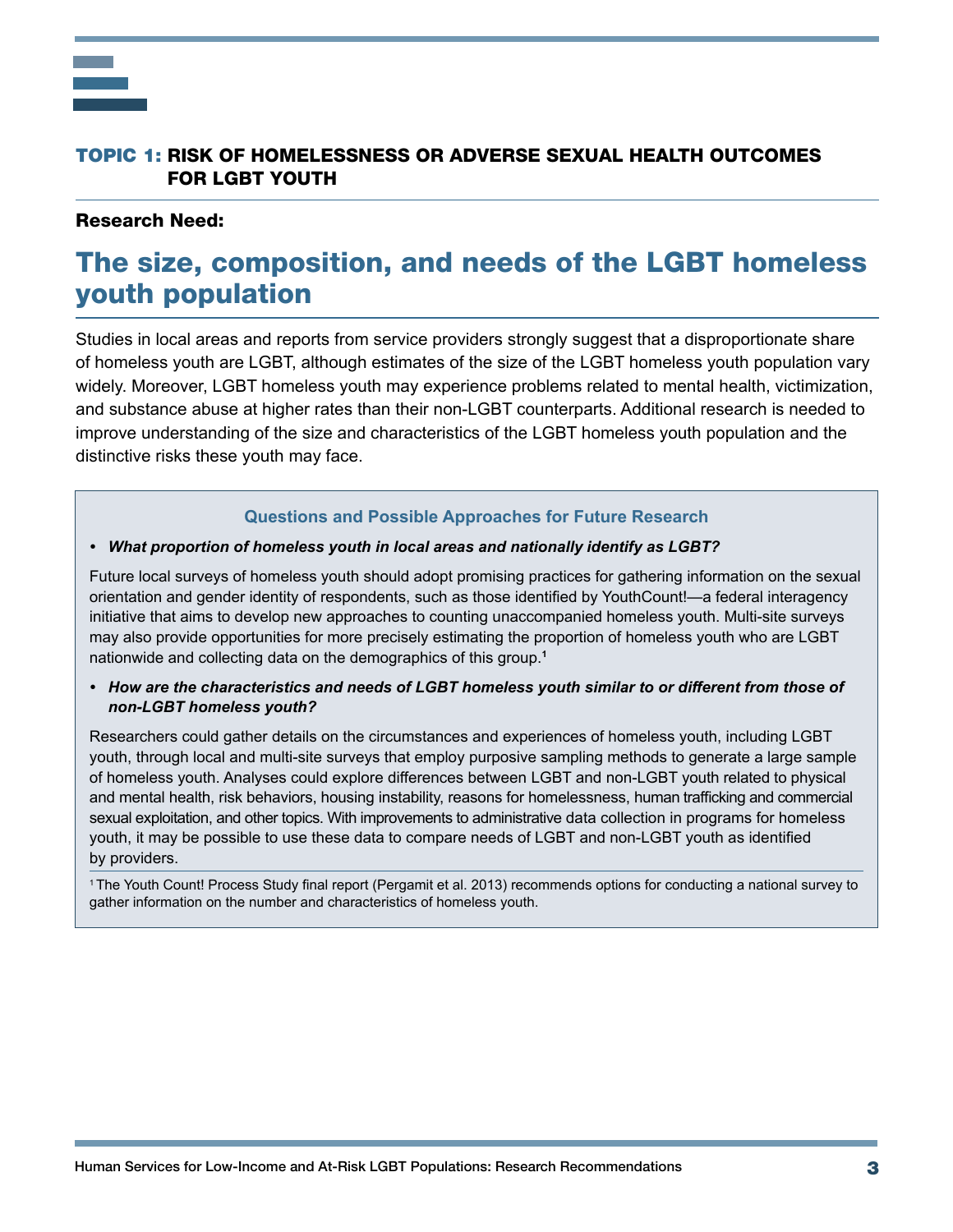### Research Need:

# Protective factors for LGBT youth

LGBT adolescents appear to engage in risky behaviors at higher rates than non-LGBT adolescents, including behaviors that increase the likelihood of pregnancy and sexually transmitted infections. Studies also suggest that LGBT youth are more likely to suffer from depression and have suicidal thoughts or behavior than non-LGBT youth, and that large proportions of LGBT youth experience harassment at school because of their sexual orientation or gender expression. Researchers have begun to explore individual, family, and community characteristics that support positive outcomes or buffer the effects of negative experiences among LGBT youth, but more study is needed to identify protective factors for these populations.

### **Questions and Possible Approaches for Future Research**

 *levels of protective factors differ among subgroups of LGBT youth? • What individual, family, and community characteristics, including policy environments, reduce the likelihood that LGBT youth will become homeless or engage in risky sexual behavior? Do types or* 

Analyses of population-based surveys of youth, such as the Youth Risk Behavior Survey, could help identify characteristics that are associated with reduced likelihood of homelessness, health risk behaviors, and negative sexual health outcomes. Alternatively, a longitudinal study including LGBT youth could examine changes in health and well-being over time to identify general and LGBT-specific protective factors. Focus groups or in-depth interviews with LGBT youth who exhibit relatively high or low levels of risk could also inform efforts to identify characteristics that may differ between these groups. Studies focusing on key subpopulations of LGBT youth, including transgender youth, youth of color, and youth living in rural areas could explore whether protective factors differ for these subpopulations.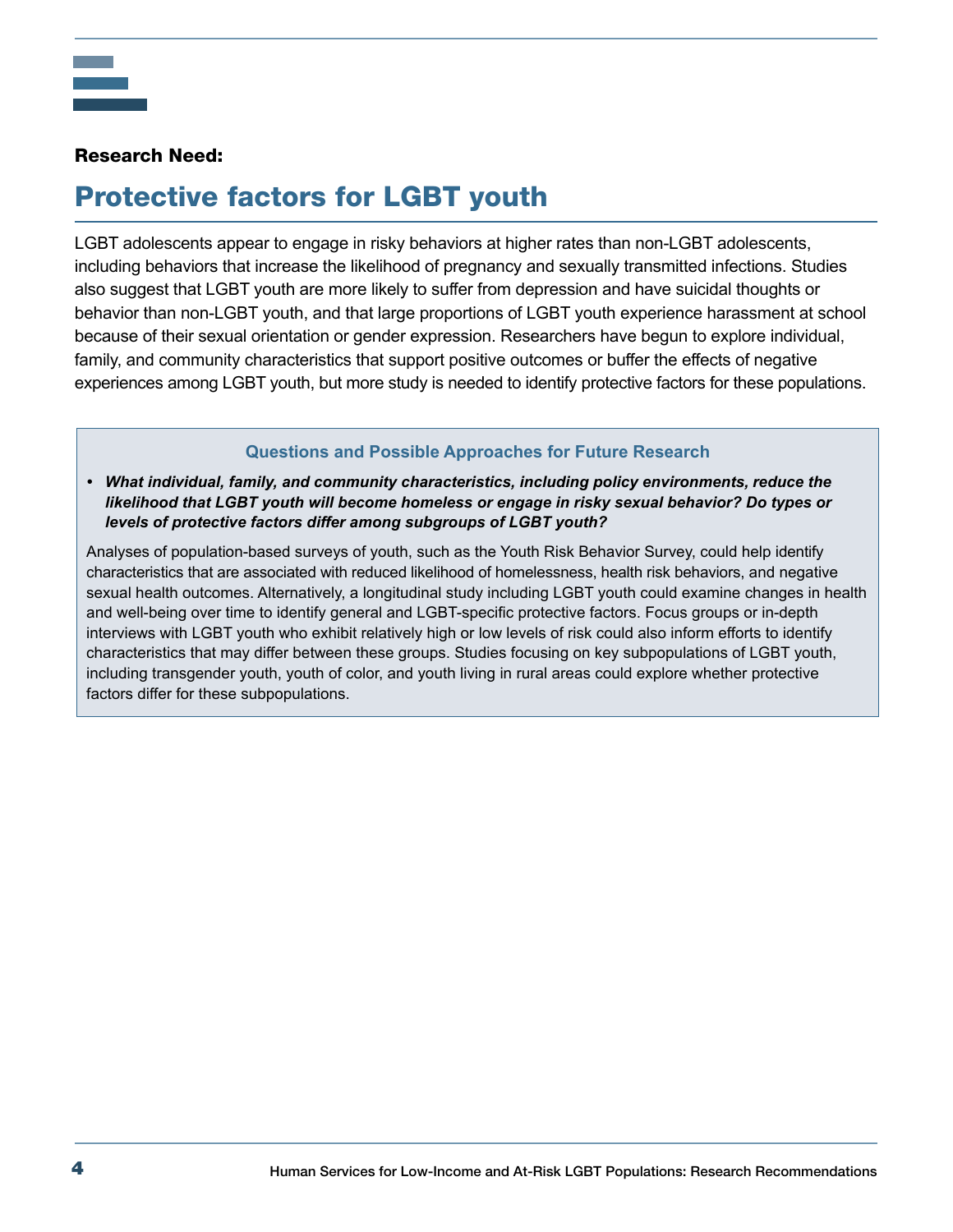# TOPIC 2: LGBT YOUTHS' SERVICE PREFERENCES AND EXPERIENCES IN RHY AND SEXUAL HEALTH EDUCATION PROGRAMS

#### Research Need:

# LGBT youths' participation in RHY and sexual health education services

The research base on LGBT youths' use of homelessness or sexual health education services is very limited. Existing studies suggest there may be some barriers to service access, including fears of discrimination among LGBT youth and providers' lack of knowledge or resources related to LGBT issues. Studies of LGBT youths' service preferences suggest that they are interested in LGBT-specific sexual health education, peer support, and help coping with stresses related to their sexual orientation and gender identity, among other services. More study is needed to understand whether LGBT youth are able or willing to access services they may need. Research is also needed to shed light on the experiences of LGBT youth who may be involved in multiple systems, including programs addressing homelessness, child welfare, and juvenile justice.

#### **Questions and Possible Approaches for Future Research**

**•** *What* proportion of youth accessing RHY or sexual health education services is LGBT, and what are the *characteristics* of these youth? How does service use by LGBT youth differ across providers and locations?

A survey of ACF-funded RHY or sexual health education providers could offer initial estimates of the proportion of youth served who are members of sexual minorities. More accurate estimates could be developed through entry and exit surveys of youth accessing services. A self-administered survey might minimize youths' potential concerns about responding to questions on sexual orientation and gender identity.

**•** Do LGBT youth perceive barriers to participating in RHY or sexual health education services? If so, what *types* of barriers exist? How does the extent or nature of these barriers differ across service locations or among subpopulations of LGBT youth?

Focus groups and interviews with LGBT youth and professionals serving youth in multiple locations could explore perceptions of the accessibility and relevance of RHY and sexual health education services. Participants could include youth who currently use these services and those who are eligible but do not currently participate. Surveys administered during counts of homeless youth in local areas could ask whether LGBT youth use shelters or other homelessness services and why they do or do not access this assistance.

• What are the service pathways of LGBT youth involved in multiple systems? How are these similar *to* or different from those of non-LGBT youth? What are LGBT youths' perceptions of safety or *inclusiveness of services across these systems?*

A qualitative study of a sample of LGBT and non-LGBT RHY could use in-depth individual interviews to explore participants' history of involvement in RHY, child welfare, and/or juvenile justice programs and their experiences in these programs. The study could compare responses of LGBT and non-LGBT youth to identify differences in experiences or perceptions that may be related to sexual orientation.

 *• What are options for enhancing collection of administrative data in ACF programs for youth to include questions on participants' sexual orientation and gender identity?*

Through a literature review and consultations with providers and youth, researchers could identify promising questions and protocols for collecting and managing data on sexual orientation and gender identity in RHY and sexual health education programs. A pilot test of these protocols could inform refinements and recommendations for wider adoption.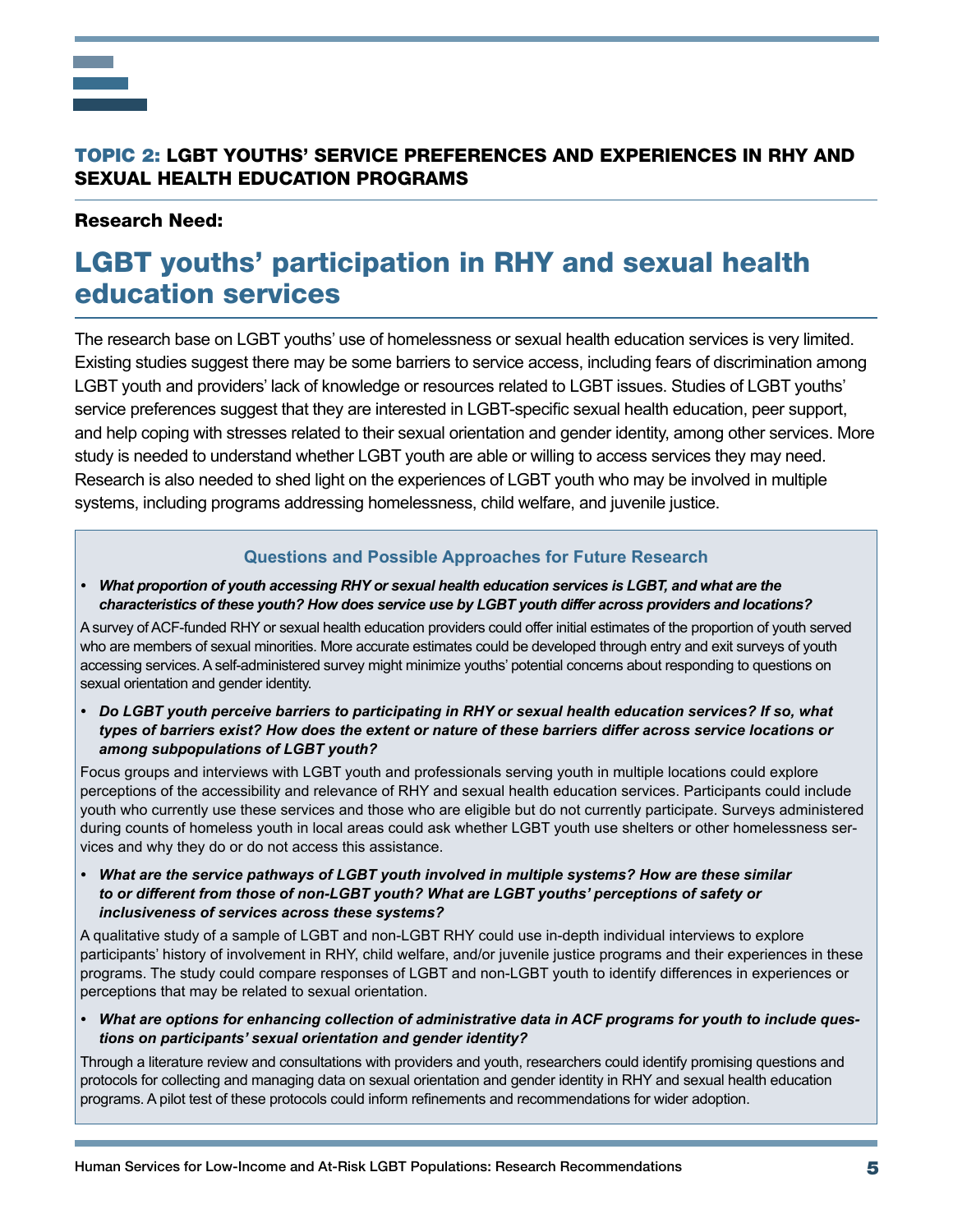

## TOPIC 3: STRATEGIES FOR PROVIDING SERVICES EFFECTIVELY TO LGBT YOUTH

### Research Need:

# The implementation and effectiveness of homelessness and sexual health education services for LGBT youth

According to researchers and other experts, improving services for LGBT runaway and homeless youth requires establishing policies to prohibit discrimination and ensure the safety of sexual minority youth, increasing staff members' LGBT cultural competency, and addressing the unique shelter and service needs of LGBT youth. To make sexual health education services more relevant to LGBT youth, experts have suggested such steps as discussing sexual orientation and gender identity during sexuality education programs, describing romantic relationships in terms that do not assume heterosexuality, addressing the specific sexual health concerns of LGBT youth, and adopting peer education models. Research is needed to assess these strategies and the effectiveness of services designed specifically for LGBT youth.

#### **Questions and Possible Approaches for Future Research**

#### *• To what extent have ACF-funded providers of homelessness or sexual health education services* adopted practices intended to improve services for LGBT homeless youth?

A survey of ACF grantees providing RHY or sexual health education services could examine whether and how providers have attempted to make services accessible or relevant to LGBT youth. Follow-up interviews with a subset of providers could explore their reasons for adopting recommended practices and any successes and challenges they have encountered.

#### *• How effective are RHY or sexual education services for LGBT youth?*

A demonstration project could identify RHY or sexual health education program models that target both LGBT and non-LGBT youth or LGBT youth exclusively. Research on these models could include implementation analyses to document key program features and target populations (for example, sexual health education in programs for homeless youth or youth in foster care). Experimental or quasi-experimental evaluations could assess whether the interventions improve outcomes for LGBT youth and compare the effectiveness of models that are LGBTspecific with those that target both LGBT and non-LGBT youth. This research should explore a range of outcomes that may affect sexual health outcomes, including mental health status and experiences of victimization.